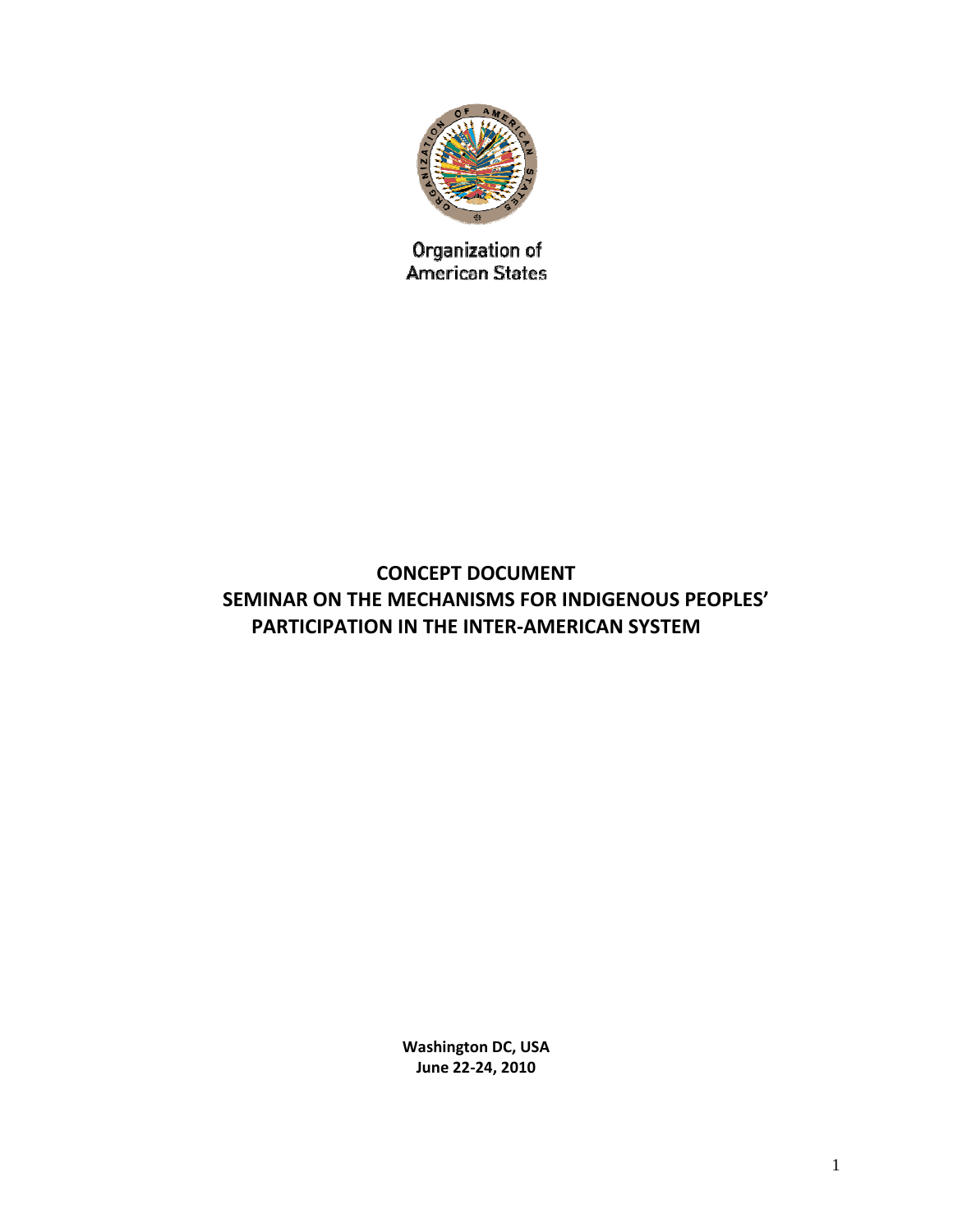#### **I. Introduction**

The General Secretariat of the Organization of American States, through the Department of International Law of the Secretariat of Legal Affairs, the Summits of the Americas Secretariat, the Department of International Affairs and Inter‐American Commission of Human Rights will hold the *Seminar on the Participatory Mechanisms of Indigenous Peoples at the Organization of American States* on June 22 $^{nd}$ , 23 $^{rd}$  and 24 $^{th}$ , at the OAS Headquarters in Washington D.C.

In recent years, indigenous issues in the OAS have been the topic of numerous General Assembly resolutions in favor of the adoption of the Draft American Declaration on the Rights of Indigenous Peoples. Additionally, in the five Summits of the Americas held to date, the Heads of State and Government of the hemisphere have affirmed their commitments to a full and equal protection of indigenous peoples in the hemisphere. In the same way, they have recognized the need to promote a common vision to improve the lives of indigenous peoples and to facilitate their participation in the Inter-American system. Moreover, they have also developed strategies to increase the access of indigenous peoples to health‐related benefits, technology and education, among other topics, and to continue providing support to the development of the Draft American Declaration on the Rights of Indigenous Peoples.

In parallel to the decisions of Member States in the Summits of the Americas, the OAS has supported and participated in the organization of the Indigenous Leaders Summit of the Americas (ILSA). Three ILSAs have been held to date within the framework of the past three Heads of State's Summits. The ILSA has been organized jointly by groups of indigenous leaders, women leaders, as well as youth and elder leaders of the region, and this activity is considered as complementary to the presidential summits as well as an independent process of the negotiation of the Daft Declaration. As a result of these activities, the OAS has received very important contributions and inputs to be considered in the planning and implementation of joint activities between the OAS and the indigenous peoples.

Similarly, the OAS has acquired considerable experience regarding the participation of civil society in general and in particular indigenous peoples in their activities, which may be a needed reference for the practices of the organs, agencies and entities of the Organization.

In this context, the seminar aims to present the mechanisms for indigenous peoples' participation in the OAS activities, to enrich the knowledge of these mechanisms and to promote a dialogue which allows us to deepen and further integrate these mechanisms.

### **II. Seminar Objectives**

The main objective of the *Seminar on Mechanisms of Indigenous Peoples' Participation in the Organization of American States* is to illustrate the methods of intervention and participation of indigenous peoples within the OAS.

To this end, the seminar will provide to the participants a deeper understanding of the structure of the OAS and its activities on indigenous issues.

Likewise, the seminar aims to stimulate a fruitful discussion about the identification of the conditions of indigenous peoples' participation in OAS activities and to have insights and comments from the participants on such available opportunities for participation in the Organization.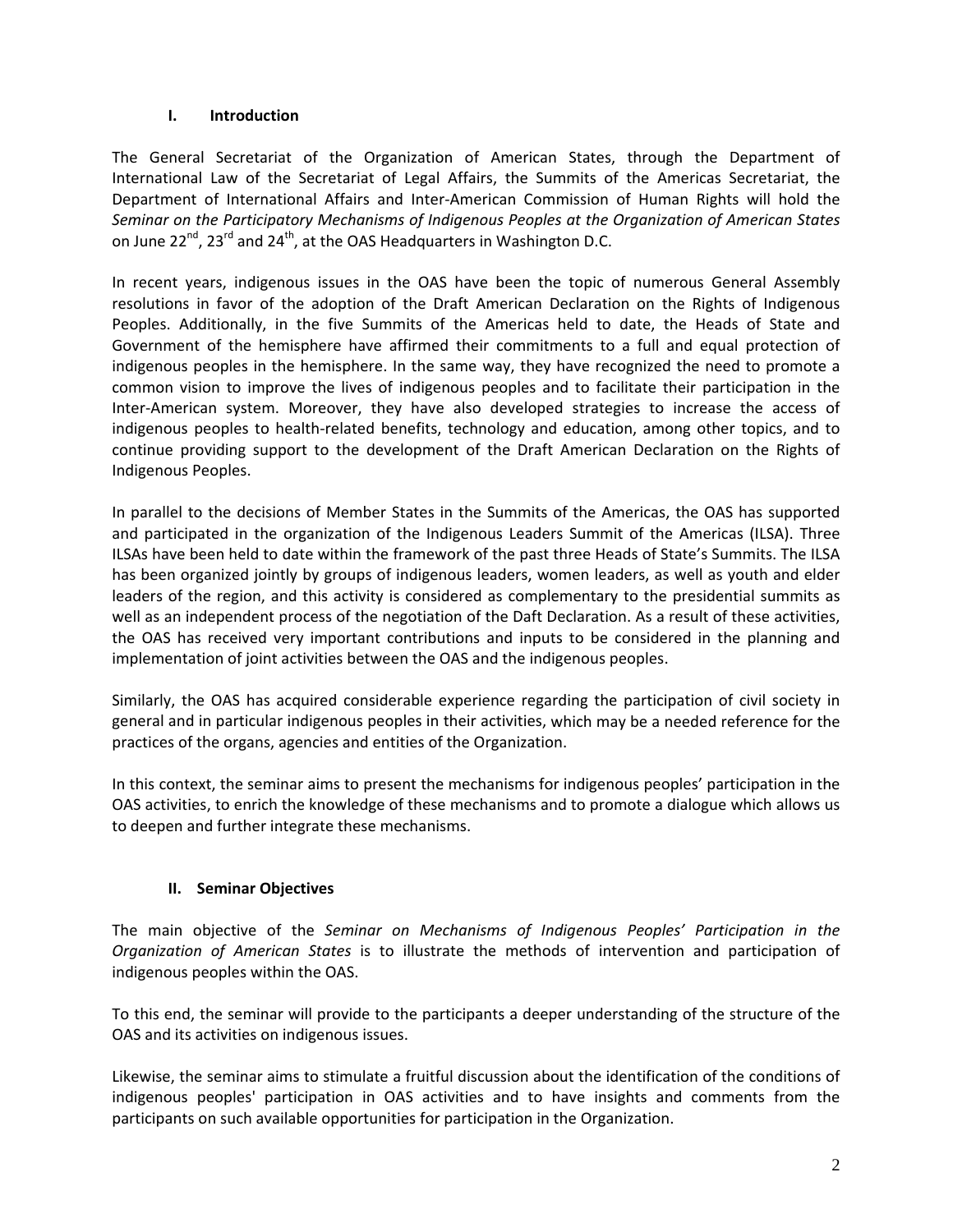As outcome of the event, we expect to produce a publication on the *indigenous peoples' participation in the OAS*.

#### **III. Seminar Activities**

The seminar will be divided in various panels of work, followed by a round table dialogue. Within the panels, there will be presentations on the following topics:

• Structure, functioning of the OAS and its relationship with civil society.

• Participatory mechanisms for indigenous peoples in different areas of the OAS, including as civil society, in the Summits of the Americas, the Draft American Declaration and the system of protection and promotion of human rights.

- Projects being implemented by different departments of the General Secretariat (Program of Action of the Department of International Law, the Young Americas Business Trust, etc.).
- Proposals from the indigenous representatives on the best ways to get involved and participate in the framework of the OAS.

Additionally, the round table will allow discussion and exchange of proposals between the participants, the General Secretariat staff and the representatives of indigenous peoples of the Americas.

#### **IV. Date and venue**

The Seminar will be held on June 23‐24, 2010 in the OAS headquarters, at the Hall of the Americas, located in the Main Building (17th St. & Constitution Ave., NW, Washington DC, USA).

This event will be preceded by a Training Workshop on the functioning of the Inter-American system of human rights protection, with an emphasis on the mechanism of requests and precautionary measures and on the Inter-American jurisprudence on indigenous people's rights. The Training Workshop will be organized by the Rapporteurship on the Rights of Indigenous Peoples of the Inter‐American Commission of Human Rights, and will be celebrated on June 22<sup>nd</sup>.

The Rapporteurship on the Rights of Indigenous Peoples will be in charge of the agenda, the planning and the overall coordination of this Workshop.

### **V. Open Invitation**

The Seminar is open to the all people interested in this theme. If you would like to participate, please fill out the registration form and email it to summitcso@oas.org and dil@oas.org. The registration form can be found on the Web Page www.oas.org/dil/indigenous\_peoples.htm. Please note that each participant must cover his or her own expenses. For those who cannot attend the event, the sessions will be broadcast live on the OAS Web page: www.oas.org/en/media\_center/webcast.asp.

Also, it is our pleasure to announce that the General Secretariat of the OAS has financed the participation of 37 representatives from indigenous organizations, so as to assure both geographical and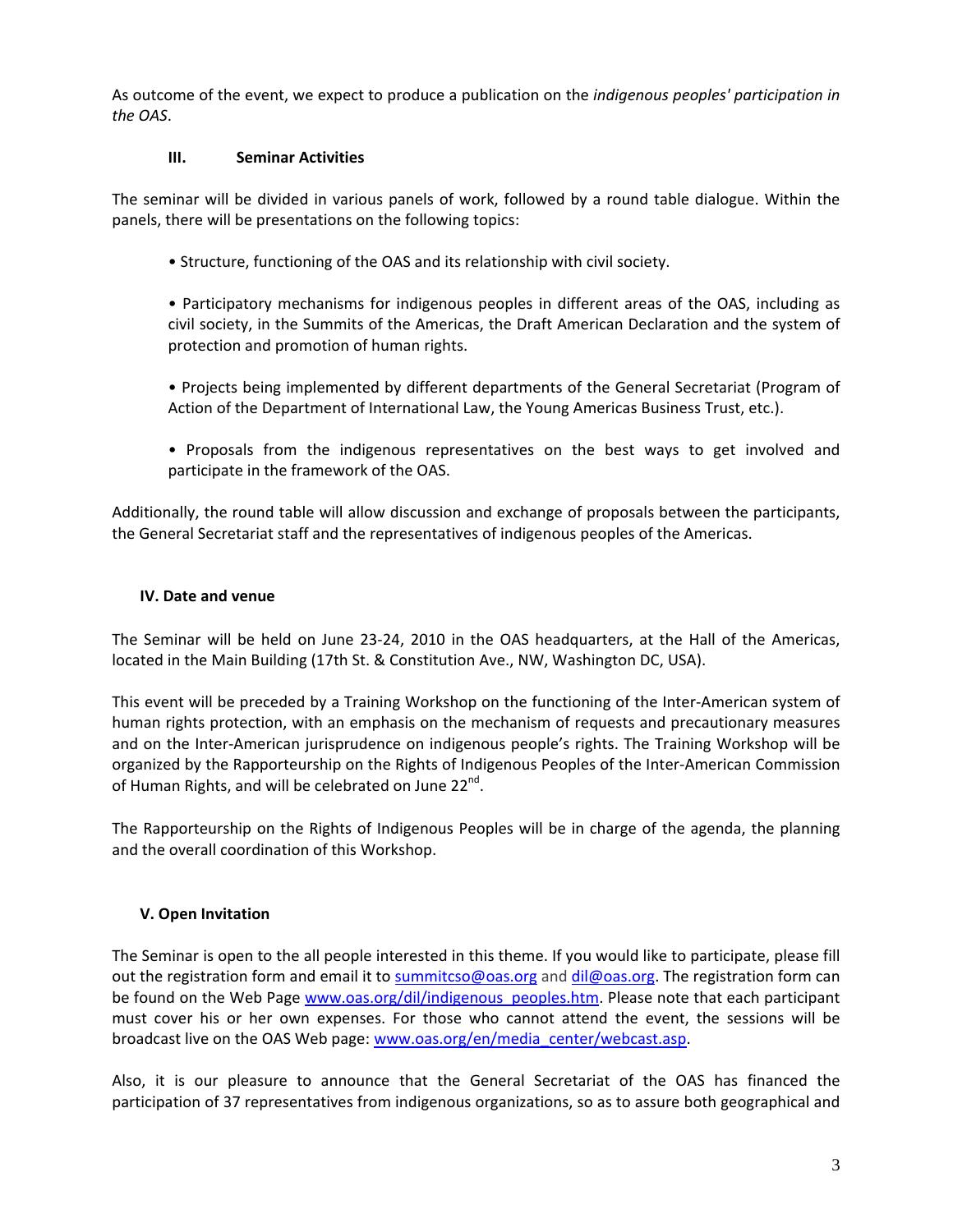gender representation of the different countries in the region. We expect these representatives to share the information discussed in the seminar with their respective communities and countries.

Participants from representative organizations of Indigenous Peoples in the Americas from, at least, 26 OAS Member States will participate in the event. The final list of participants will be published on the website of the Department of International Law before the event (www.oas.org/dil/esp/indigenas.htm).

### **VI. Work Methodology**

The seminar anticipates a broad and open virtual consultation with indigenous peoples in the Americas prior to the face‐to‐face event in order to gather comments on most appropriate mechanisms for involvement and participation within the OAS. To this end, the OAS Summits of the Americas Secretariat (SAS) will host a virtual forum that will facilitate this consultation process. This Community provides a virtual space designed to offer its visitors the opportunity to register and participate in forums and discussion groups, as well as obtain materials, such as documents, videos, links, etc. In the SVC, the visitor can also share comments and opinions with other people who are interested in common themes. To participate, go to the following website: www.summit‐americas.org/svc.

With regards to the indigenous representatives funded by the OAS, work will begin in efforts to approach and facilitate networking of the participants by region. Participants in each of these regional groups will discuss among them and prepare a paper that will be presented during the seminar. It is expected that each regional Group submit a document to be presented in the working sessions. This work will be used as input for the publication of a volume on the participation of indigenous peoples in the inter‐American system.

A CD containing these presentations will be distributed at the end of the event. This information will also appear on the website of the Department of International Law.

#### **VII. Expected outcomes of the Seminar**

1. The publication of the papers of the *seminar on the Mechanisms for Indigenous Peoples Participation in the Organization of American States*, which will incorporate the presentations of each panel and the discussions held during the roundtable.

2. The discussions and the volume to be published will be posted in the website of the Department of International Law.

3. The Summits Secretariat will make available for the general public and the participants of this seminar a virtual permanent network for the promotion and discussion of indigenous issues in the Americas. This will be done through the Summits Virtual Community.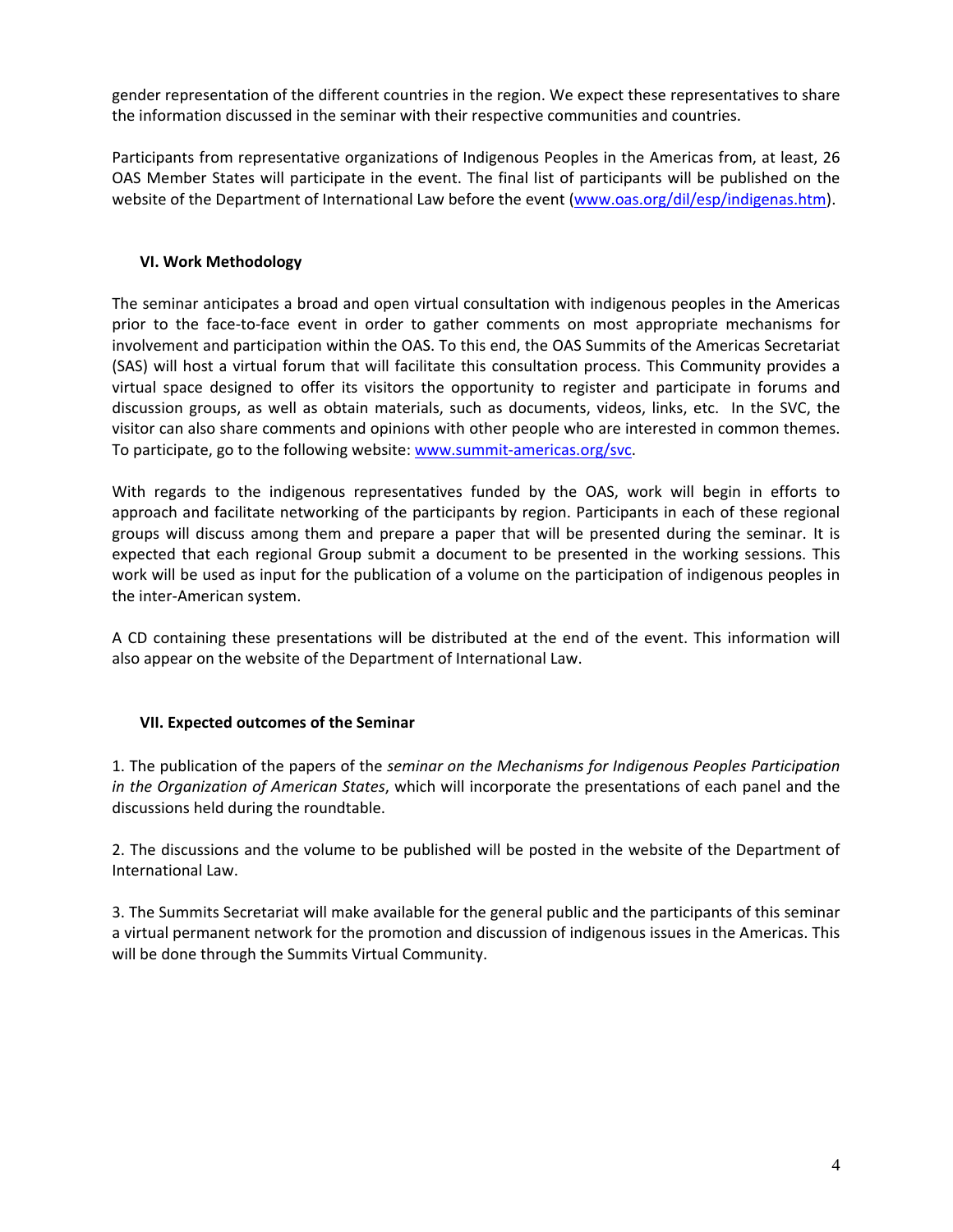## **ANNEX**



Organization of **American States** 

# **Participation of Indigenous Peoples in the Inter‐American System**

The indigenous peoples of the Americas are culturally differentiated groups which maintain an ancestral binding with the territories they live in, or in which they wish to live.

Within the Organization of American States, the indigenous issues have been the topic of numerous General Assembly resolutions in favor of the adoption of the Draft American Declaration on the Rights of Indigenous Peoples la temática indígena ha sido objeto de múltiples resoluciones de la Asamblea General, que durante los últimos años se ha pronunciado en favor de la adopción del Proyecto de Declaración Americana sobre los Derechos de los Pueblos Indígenas.

As you will see below, several areas of the OAS General Secretariat are currently developing particular projects in order to promote the protection of rights, the well‐being and the development of the Indigenous Peoples and communities in our hemisphere. Likewise, the Summits of the Americas and the organs of the inter‐American System of Human Rights play a fundamental role and develop continuous efforts in defense and promotion of the rights of indigenous peoples.

## **The situation of indigenous peoples in the Americas**

■ Rapporteurship on the Rights of Indigenous Peoples at the Inter-American Commission on Human Rights – IACHR (http://www.cidh.oas.org/Indigenas/Default.htm)

In 1990, the Inter-American Commission on Human Rights created the Rapporteurship on the Rights of Indigenous Peoples, for the purpose of promoting, systematizing, strengthening and consolidating the actions developed by the IACHR in this field.

The Rapporteurship on the Rights of Indigenous Peoples has strived to foster a better knowledge of the Inter‐American system of human rights protection in general, and of the Inter‐American Commission and Court of Human Rights in particular, facilitating access by indigenous peoples to the system.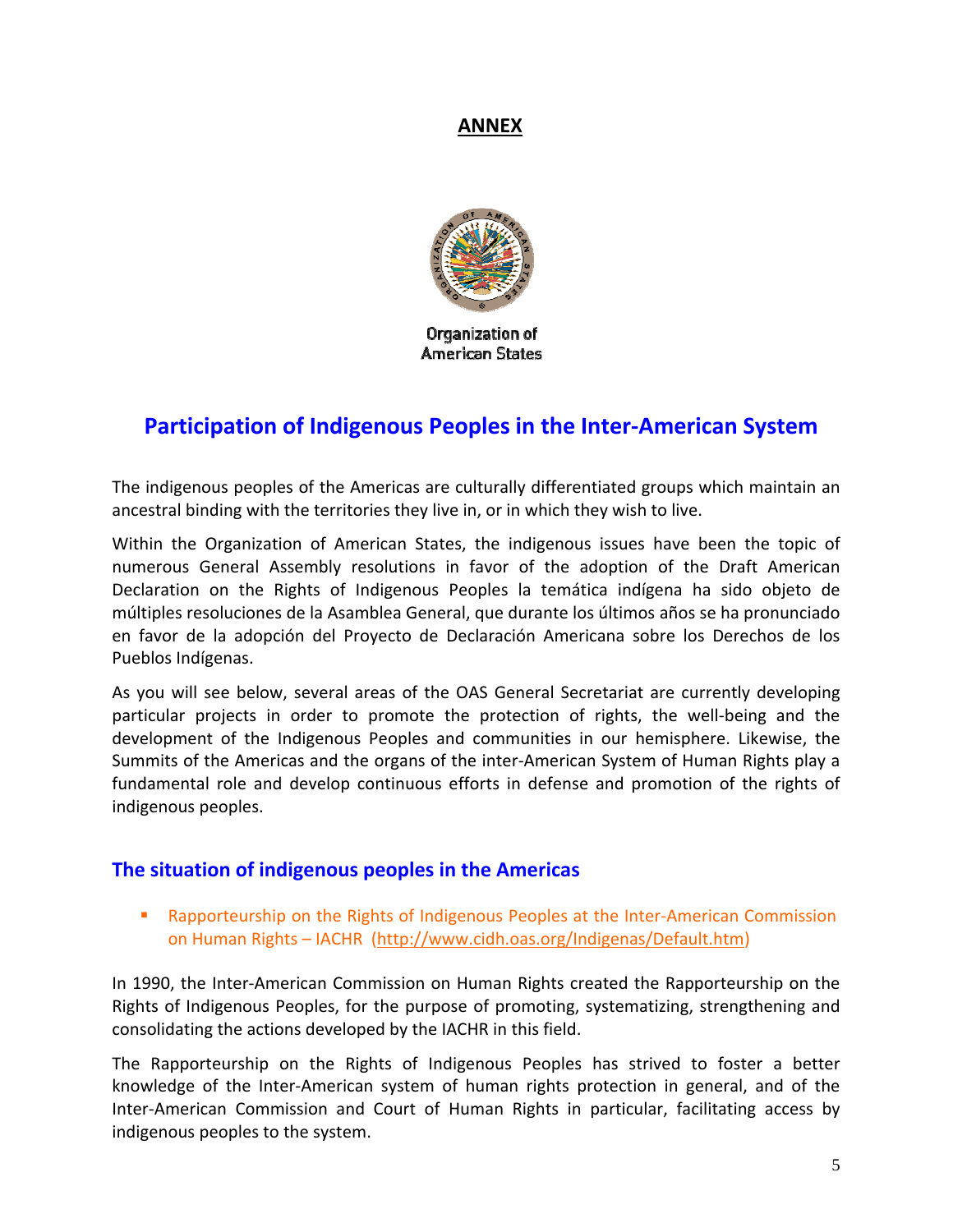■ List of cases published by the Inter-American Commission and the Inter-American Court of Human Rights (http://www.cidh.oas.org/Indigenas/Casos.htm)

Within the Inter‐American Human Rights system, the number of claims presented to both the Commission and the Court relating to the defense of indigenous peoples' rights has steadily increased. In addition, over the last years the jurisprudence of the inter‐American human rights system has achieved important advances in the field of indigenous peoples' rights, both at the level of the Inter-American Commission on Human Rights –as reflected in friendly settlement procedures, individual case decisions and precautionary measures- and at the level of the Inter-American Court of Human Rights –as reflected in several resolutions and judgments‐.

## **Indigenous Peoples and the Summits of the Americas** (www.summit‐ americas.org/sisca/ip.html)

Indigenous Peoples, considered one of the most important social actors participating in the Summits process, have been consolidating this participation since 2001 through the Indigenous Leaders' Summit of the Americas (ILSA), which have taken place parallel to the Summits of the Americas (Quebec, 2001; Mar del Plata, 2005; and Port of Spain, 2009).

ILSA participants are, in general, Leaders of indigenous populations from the region, women indigenous representatives, elders and young leaders, who have been invited to participate to this event in coordination with the ILSA Planning Committee, composed by representatives from North, Central and South America, lead by the Assembly of First Nations (AFN) and the Native Women's Association of Canada (NWAC).

Since 2001, the Summits of the Heads of State and Governments of the Americas have established mandates and adopted plans of actions to ensure the implementation of this mandates in relation to indigenous issues. In the Summits context, the Heads of State have recognized, among others, the value of world views, uses, customs and traditions of the indigenous peoples. The Summits have also promoted access to education for women, children and indigenous youth according to their values, traditions and forms of organization, as well as the development of hemispheric and national meetings to exchange experiences between indigenous peoples in implementing activities to promote sustainable development, cultural, economic and social matters along with other fields of interest that have been identified by the indigenous themselves.

The most recent mention made by Heads of State and Government is paragraph 86 of the Declaration of Commitment of Port of Spain (Trinidad and Tobago, April 2009):

*Recognizing the diversity and the traditional and ancestral nature of the cultures, histories and demographic, socio‐economic and political circumstances of indigenous peoples, we reaffirm our commitment to respect their rights and we will promote the successful conclusion of negotiations on the American Declaration on the Rights of Indigenous Peoples.*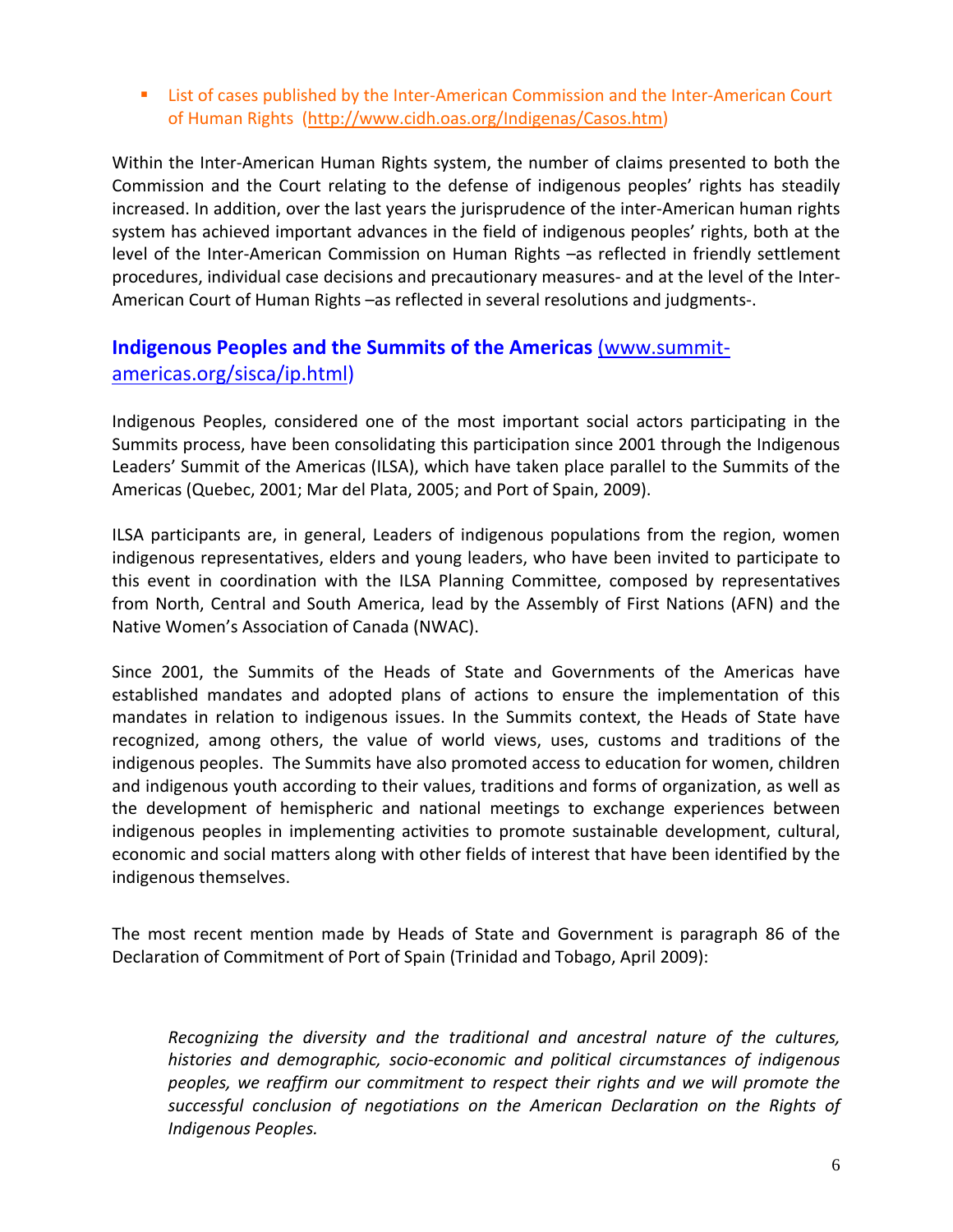*Recognition of the rights of indigenous peoples is essential for their existence, welfare, and integral development. In accordance with the domestic laws of each State, we will promote the exercise of their rights, their full participation in national activities and the creation of the conditions that allow them to overcome poverty, social exclusion, and inequality.*

## **Projects from the OAS General Secretariat in indigenous issues**

Several areas of the General Secretariat have begun initiatives in favor of the indigenous communities in our countries.

### **OAS Department of International Law (DIL) and the indigenous peoples in the Americas** (http://www.oas.org/dil/indigenous\_peoples.htm)

The Department of International Law (DIL) of the Secretariat for Legal Affairs of the Organization of American States (OAS) provides legal advice to the organs, agencies, and entities of the Organization; serves as depository of multilateral treaties and bilateral agreements; promotes and disseminates international law; and carries out specific projects for the advancement of vulnerable sectors (indigenous peoples, persons of African descent, etc.). In coordinating matters related to indigenous peoples within the OAS General Secretariat, the DIL executes the following mandates:

### **(a) Program of Action on Indigenous Peoples**

In 2009, the Department of International Law established a Program of Action for the participation of indigenous peoples in the inter-American system aimed at boosting their participation in the various spheres of national and regional life.

The program envisages a set of training and empowerment courses for indigenous leaders on good governance, the inter‐American system, and women's participation in politics, as well as logical framework workshops.

### **(b) Promotion of indigenous peoples' issues in the Americas**

The DIL promotes the rights of indigenous peoples' rights in the Americas through: (1) Dissemination of information in leaflets, newsletters, guides, manuals, books and web pages on the Internet; (2) Seminars for OAS and Permanent Mission staff, as well as civil society representatives; (3) Inclusion of indigenous issues in International Law Course programs and in the International Law Workshops, organized by the DIL.

### **(c) Mainstreaming of the indigenous perspective in OAS projects**

The DIL supports the mainstreaming of the indigenous perspective in OAS programs, projects, and activities.

### **(d) Attention to specific needs**

The DIL is planning to develop legal aid programs for indigenous persons deprived of their liberty, internally displaced indigenous persons, and indigenous migrants.